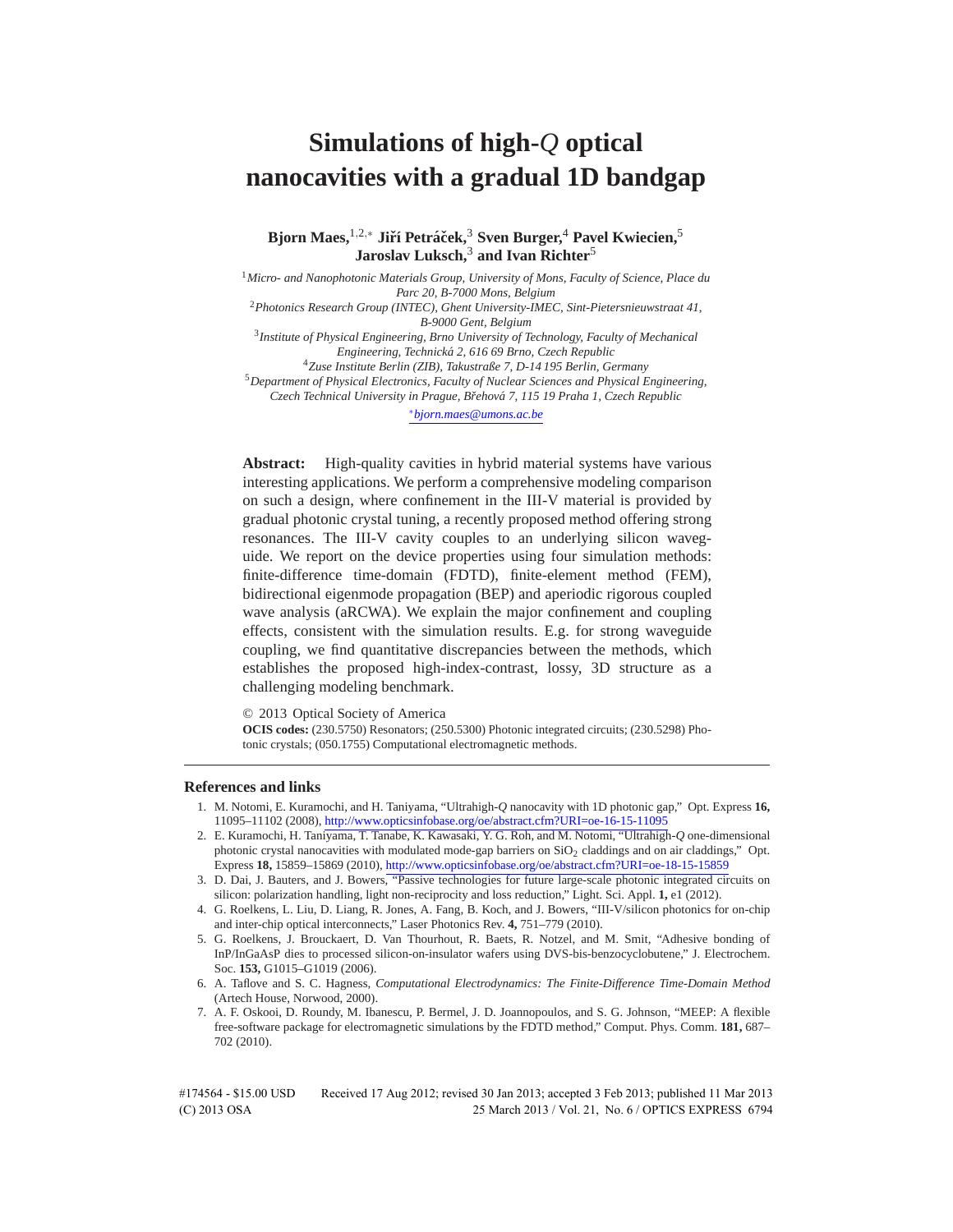- 8. V. A. Mandelstahm and H. S. Taylor, "Harmonic inversion of time signals," J. Chem. Phys. **107,** 6756–6769 (1997).
- 9. G. Sztefka and H. P. Nolting, "Bidirectional eigenmode propagation for large refractive index steps," Photonic Tech. Lett. **5,** 554–557 (1993).
- 10. J. Mu and W. P. Huang, "Simulation of three-dimensional waveguide discontinuities by a full-vector mode-matching method based on finite-difference schemes," http://www.opticsinfobase.org/oe/abstract.cfm?URI=oe-16-22-18152
- 11. P. Bienstman and R. Baets, "Optical modelling of photonic crystals and VCSELs using eigenmode expansion and perfectly matched layers," Opt. Quantum Electron. **33,** 327–341 (2001).
- 12. L. Li, "Formulation and comparison of two recursive matrix algorithms for modeling layered diffraction gratings," J. Opt. Soc. Am. A **13,** 1024–1035 (1996).
- 13. N. Gregersen, S. Reitzenstein, C. Kistner, M. Strauss, C. Schneider, S. Hofling, L. Worschech, A. Forchel, T. R. ¨ Nielsen, J. Mørk, and J. M. Gérard, "Numerical and experimental study of the  $Q$  factor of high- $Q$  micropillar cavities," IEEE J. Quantum Electron. **46,** 1470–1483 (2010).
- 14. J. Pomplun, S. Burger, L. Zschiedrich, and F. Schmidt, "Adaptive finite element method for simulation of optical nano structures," Phys. Stat. Sol. (b) **244,** 3419–3434 (2007).
- 15. S. Burger, F. Schmidt, and L. Zschiedrich, "Numerical investigation of photonic crystal microcavities in siliconon-insulator waveguides," in *Photonic and Phononic Crystal Materials and Devices X*, A. Adibi, S. Y. Lin, and A. Scherer, eds., Proc. SPIE **7609,** 76091Q (2010).
- 16. S. Burger, J. Pomplun, F. Schmidt, and L. Zschiedrich, "Finite-element method simulations of high-Q nanocavities with 1D photonic bandgap," in *Physics and Simulation of Optoelectronic Devices XIX*, B. Witzigmann, F. Henneberger, Y. Arakawa, and A. Freundlich, eds., Proc. SPIE **7933,** 79330T (2011).
- 17. M. Karl, B. Kettner, S. Burger, F. Schmidt, H. Kalt, and M. Hetterich, "Dependencies of micro-pillar cavity quality factors calculated with finite element methods," Opt. Express **17,** 1144–1158 (2009), http://www.opticsinfobase.org/oe/abstract.cfm?URI=oe-17-2-1144
- 18. L. Li, "Note on the S-matrix propagation algorithm," J. Opt. Soc. Am. A **20,** 655–660 (2003).
- 19. L. Li, "New formulation of the Fourier modal method for crossed surface-relief gratings," J. Opt. Soc. Am. A **14,** 2758–2767 (1997).
- 20. E. Silberstein, P. Lalanne, J. P., Hugonin, and Q. Cao, "Use of grating theories in integrated optics," J. Opt. Soc. Am. A **18,** 2865–2875 (2001).
- 21. P. Lalanne and J. P. Hugonin, "Perfectly matched layers as nonlinear coordinate transforms: a generalized formalization," J. Opt. Soc. Am. A **22,** 1844–1849 (2005).
- 22. G. Granet, "Reformulation of the lamellar grating problem through the concept of adaptive spatial resolution," J. Opt. Soc. Am. A **16,** 2510–2516 (1999).
- 23. J. Čtyroký, P. Kwiecien, and I. Richter, "Fourier series-based bidirectional propagation algorithm with adaptive spatial resolution," J. Lightwave Technol. **28,** 2969–2976 (2010).
- 24. Z. Y. Li and K. M. Ho, "Application of strucural symmetries in the plane-wave-based transfer-matrix method for 3D photonic crystal waveguides," Phys. Rev. B **24,** 245117-1-20 (2003).
- 25. S. G. Johnson and J. D. Joannopoulos, "Block-iterative frequency-domain methods for Maxwell's equations in a planewave basis," Opt. Express **8,** 173–190 (2001), http://www.opticsinfobase.org/oe/abstract.cfm?URI=oe-8-3-173
- 26. H. T. Hattori, C. Seassal, X. Letartre, P. Rojo-Romeo, J. L. Leclercq, P. Viktorovitch, M. Zussy, L. di Cioccio, L. El Melhaoui, and J. M. Fedeli, "Coupling analysis of heterogeneous integrated InP based photonic crystal triangular lattice band-edge lasers and silicon waveguides," Opt. Express **13,** 3310–3322 (2005), http://www.opticsinfobase.org/oe/abstract.cfm?URI=oe-13-9-3310
- 27. Y. Halioua, A. Bazin, P. Monnier, T. J. Karle, G. Roelkens, I. Sagnes, R. Raj, and F. Raineri, "Hybrid III-V semiconductor/silicon nanolaser," Opt. Express **19,** 9221–9231 (2011), http://www.opticsinfobase.org/oe/abstract.cfm?URI=oe-19-10-9221

#### **1. Introduction**

High-quality cavities are useful in nanophotonics for a wide range of applications: sensors, filters, lasers, switches, etc. Recently, a highly efficient cavity mechanism was introduced [1], and experimentally demonstrated [2]. The simple geometry involved creates a host of possibilities for wavelength-scale, high-quality cavity devices. We therefore employed this cavity structure as the basis for a practical modeling exercise, with the added value of studying a hybrid material device.

Hybrid material systems, which join two or more different materials, aim to combine functions that are difficult in one or the other material. Silicon photonics e.g. has already been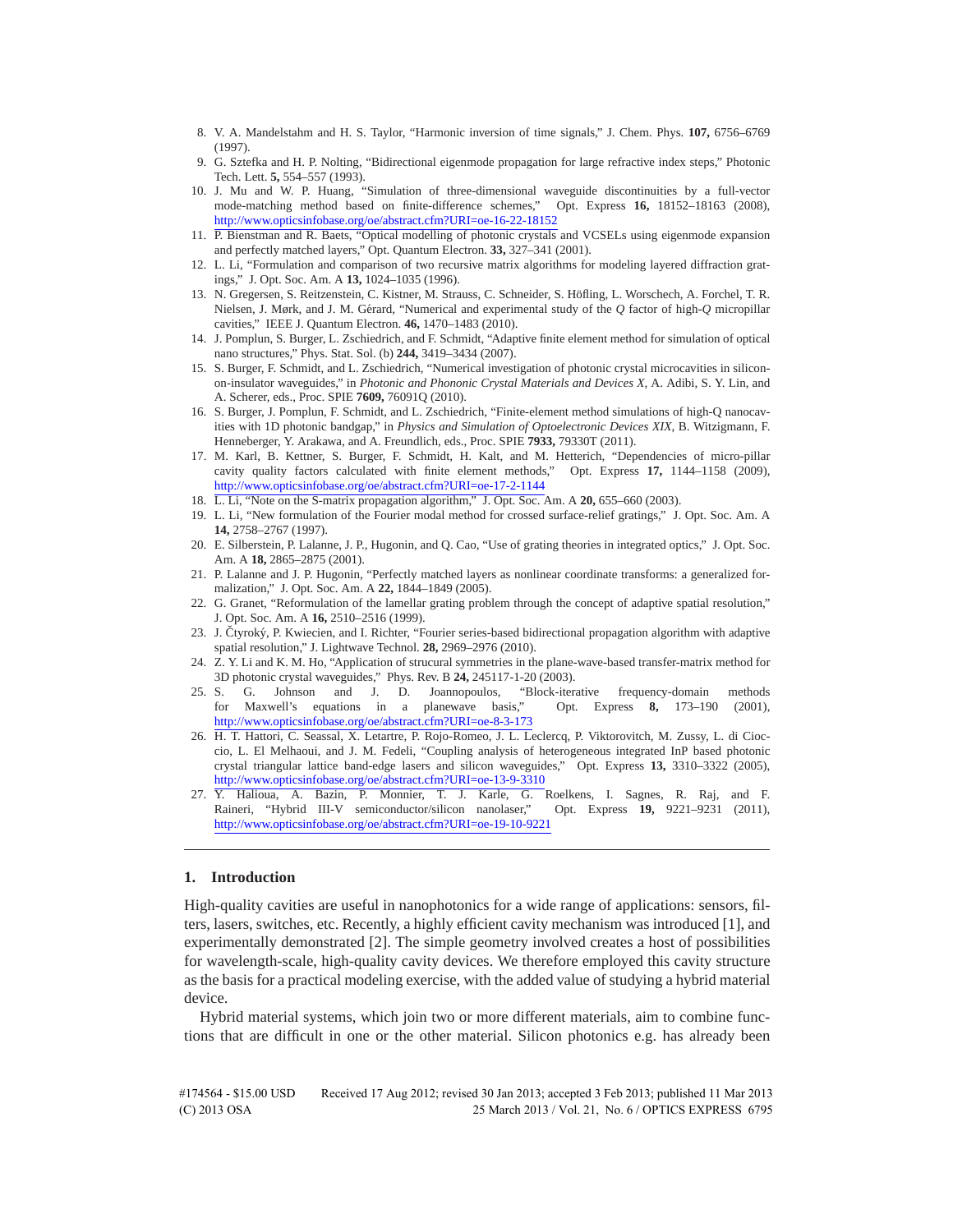established as a very fruitful platform, as it combines strong confinement, due to a large refractive index, and low fabrication costs, when large scale lithography systems are employed [3]. However, active functionalities in Si remain a challenging problem, as the indirect bandgap lowers electron transition probabilities. On the other hand, III-V materials, such as GaAs and InP, are very effective for amplification and lasing purposes. Therefore much attention has been paid to find effective ways to combine Si and III-V material systems [4].

In this paper we introduce a design which applies the gradual photonic crystal cavity concept to a hybrid material context. We study the cavity modes of this design with multiple modeling approaches. The simulation results elucidate the mechanisms at play in the cavity. In addition they provide a challenging 3D modeling tool comparison, which was created in the context of COST Action MP 0702.

Experimental results and numerical results reported in the literature often vary by several orders of magnitude. Typically model errors (i.e. neglected roughness, material parameters or geometrical imperfections) are blamed for the experimental-numerical mismatch. However, in this study we show that the mismatch is likely due to insufficient numerical convergence. This situation is especially common when high-*Q* cavities are involved.

The paper is structured as follows. In section 2 we introduce the device structure. Section 3 discusses the simulation methods. The main part is section 4 which presents and interprets the simulation results in various situations.

# **2. Hybrid cavity structure definition**

The design consists of a gradual cavity in InP, coupled to an (input or output) waveguide in Si (Figs.  $1(a)-1(d)$ ). The cavity is in a III-V material, as this is the natural choice for an active component. The waveguide is in silicon, as this could constitute the backbone of a larger, multifunctional photonic chip with relatively long silicon waveguides, bends, splitters etc. The material around the III-V and Si is a benzocyclobuten-based polymer (BCB), because this material has been proven effective in bonding Si wafers with InP dies [5]. The inclusion of BCB all around the structure also renders the cavity more symmetric, which often improves the quality factor of embedded cavities.



Fig. 1. Geometry of the simulated device, with parameters and axes indicated. (a) *xz*-side view. (b) *yz*-side view. (c) Top view. (d) Perspective view with only InP and Si shown.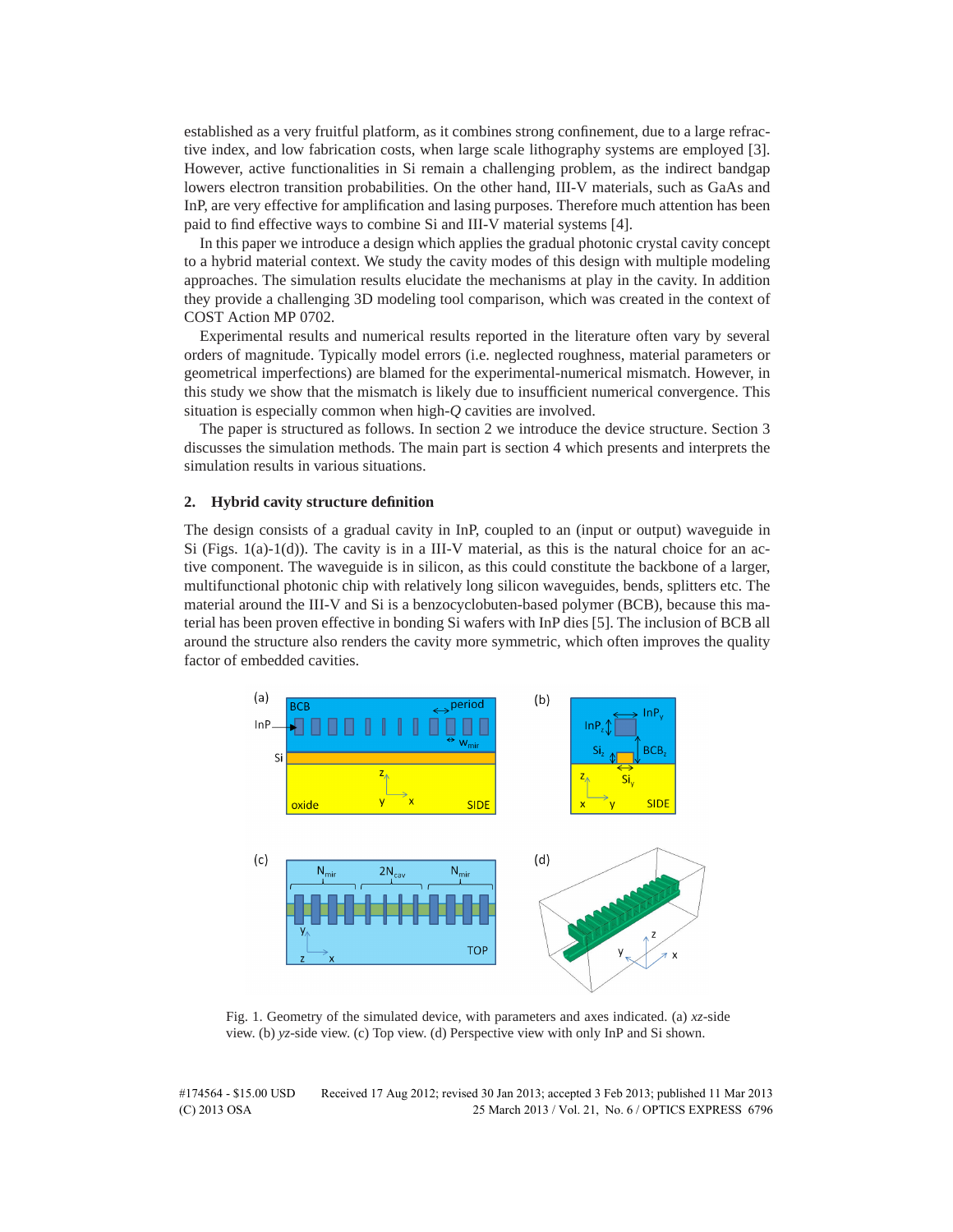The InP stack cavity is created by gradually decreasing the size of a number of InP veins towards the center. We keep the central positions of the veins constant (always one period apart), but we vary their longitudinal thickness (along *x*), so the thinnest veins are at the center. An important parameter is  $N_{\rm cav}$ : the number of modulated veins *on each side* of the center, so in total there are  $2N_{\text{cav}}$  veins in the cavity with slightly smaller widths. The center of the cavity is in BCB, in between the first two veins, which have the same width. The modulated cavity vein widths are

$$
w(i) = w_{\text{cav}} \left[ 1 + \frac{(i-1)^2}{3N_{\text{cav}}^2} \right],
$$
 (1)

with  $w_{\text{cav}} = 0.15 \,\mu\text{m}$  and  $i = 1 \dots N_{\text{cav}}$ . The following parameters remain fixed throughout the simulations of this paper (*cf.* Fig. 1):  $\text{InP}_y = 0.7 \,\mu\text{m}$ ,  $\text{InP}_z = 0.35 \,\mu\text{m}$ , period =  $a = 0.35 \,\mu\text{m}$ ,  $Si<sub>z</sub> = 0.22 \mu$ m. For the stack the unmodulated 'mirror' veins on each side have width (in the *x*-direction)  $w_{\text{mir}} = 0.2 \,\mu$ m. We use 10 mirror veins ( $N_{\text{mir}} = 10$ ) on each side throughout.

As index values we employ  $n = 3.46$  for Si,  $n = 1.45$  for silicon oxide (the substrate material for the Si waveguide),  $n = 3.17$  for InP and  $n = 1.54$  for BCB.

The mechanism of confinement is explained as follows [1]. In the center of the InP structure a Bloch mode is guided. However, when this mode propagates from the center to the side, the veins become thicker. This increase of high-index material generally means that the dispersion of the mode lowers in frequency. Eventually, at the operating frequency of the cavity, this mode becomes cut-off in the mirror sections on the side. The mode, which was propagating in the center, thus encounters a band-gap, energy can be reflected, or scattered into radiation. However, because the vein thickness change is gradual, the adjustment of the Bloch mode is very slow, leading to a substantially high probability that the forward-propagating Bloch mode is reflected into the backward-propagating mode. The latter leads to very high reflections, and, when this process happens on both sides of the center, to high-quality cavity modes. More gradual cavities will generally lead to higher quality confinement, but the mode volume will increase.

#### **3. Modeling methods**

This section introduces the four employed simulation methods. All methods simulate the devices in full 3D, and can determine the quality factor of cavity modes, however the numerical effort varies strongly.

## *3.1. Finite-difference time-domain (FDTD)*

The finite-difference time-domain method offers a large flexibility and is widely used for electromagnetic calculations [6]. Fields are calculated on a rectangular spatial grid, in combination with a time-stepping procedure. We employ the freely available MEEP software package, which includes a subpixel averaging technique to decrease the fineness of the required calculation grid [7]. Even with this technique we employed 20 pixels for a period (grid size about 18nm), leading to large 3D simulations for which we employed the supercomputer infrastructure at Ghent University.

FDTD is popular because of its large flexibility and extendability, many types of calculations can be performed through fairly robust algorithms. To determine quality factors we employ the 'harminv' feature available in MEEP, which employs the filter diagonalization method to extract decay patterns in time series data [8].

#### *3.2. Bidirectional eigenmode propagation (BEP)*

This technique, which belongs to the class of frequency-domain modal methods, assumes that the analysed structure is composed of longitudinally uniform waveguide sections. The refractive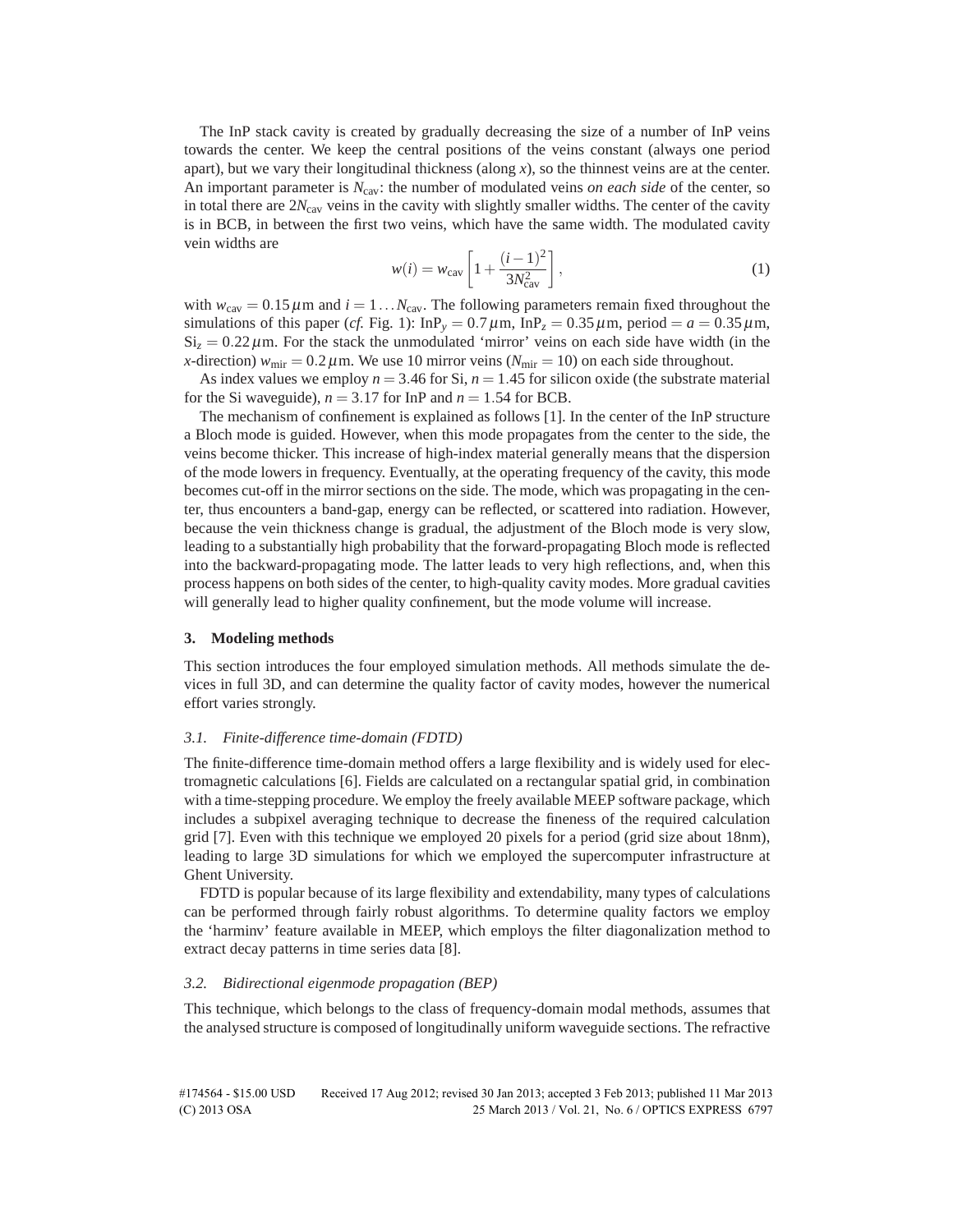index profile in any section is a function of transversal coordinates only, i.e.,  $n = n(y, z)$  in Fig. 1. Then the solution of the Maxwell equations is achieved in two steps [9]: (1) the total field in each section is expanded into the orthogonal set of waveguide modes, and (2) the field continuity conditions are used at the section interfaces.

We have used our own implementation of full-vector BEP for 3D structures. The waveguide modes are searched by means of finite-element commercially available software COMSOL Multiphysics. Modes of homogeneous sections are calculated analytically. The propagation technique follows the standard formulation which can be found, e.g., in [10, 11] and therefore is not repeated here. Note that the waveguide sections and their interfaces are described by means of scattering matrices [12] where the interface matrices (the reflection and transmission matrices) are determined from overlap integrals of modal fields.

In order to find resonance frequencies and quality factors (*Q*), we adopted the algorithm which uses eigenvalues of the cavity reflectivity matrix (reflectivity matrix of symmetric half of the whole cavity) similar to that described in [13]. Note that the algorithm has been found to provide more reliable results than the standard approach based on locating the maximum and bandwidth of a resonance curve.

# *3.3. Finite-element method (FEM)*

The finite-element method is a numerical method for solving Maxwell's equations in various formulations, or other partial differential equations. Main advantages of finite-element methods are the exact representation of complex geometrical features present in real-world applications, the very good convergence properties which allow for very accurate results in relatively short computation times, and the stability and general applicability of the method to different simulation settings. We have used the FEM software JCMsuite developed by JCMwave and Zuse Institute Berlin. This program package contains finite-element method based solvers for timeharmonic Maxwell eigenvalue and for Maxwell scattering problems. The method is based on higher order vectorial elements, adaptive unstructured grids, and on a rigorous treatment of transparent boundaries [14].

Here we have used the resonance mode solver: given the geometrical setup of the nanocavity, we compute an electric field distribution  $E$  and a complex eigenfrequency  $\omega$  which satisfy Maxwell's time-harmonic wave equation without sources. Transparent boundary conditions take into account the specific geometry of the problem where waveguides are modelled to extend to infinity in the exterior domain. When the eigenmode  $(E, \omega)$  is computed, the respective *Q*-factor is deduced from the real and imaginary parts of the complex eigenfrequency,  $Q = -\Re(\omega)/2\Im(\omega)$ , the resonance wavelength  $\lambda_0$  is given by  $\lambda_0 = 2\pi c/\Re(\omega)$ , with *c* the speed of light.

In previous studies on high-*Q* cavities the very good convergence properties of the method have been demonstrated, and the obtained values  $(\lambda_0, O)$  have been confirmed by simulations of transmission spectra of light incident to the cavities [15, 16]. Accurate results on high-*Q* cavity properties are obtained in computation times between few seconds and few minutes on standard workstations [16]. Further, good agreement with experimental data has been shown [17].

## *3.4. Aperiodic rigorous coupled wave analysis (aRCWA)*

This is a Fourier expansion scheme implemented in our in-house robust 3D tool which effectively combines both 2D mode solver with advanced schemes of scattering matrix formalism [18]. The aRCWA method is based on the 2D periodic grating-based RCWA method [19], currently with all efficient up-to-date techniques already included (as the efficient Fourier factorization techniques). In order to proceed towards the 2D mode solver, we followed the same idea as for the 1D solver case [20], i.e. the isolating boundary conditions applied on the bound-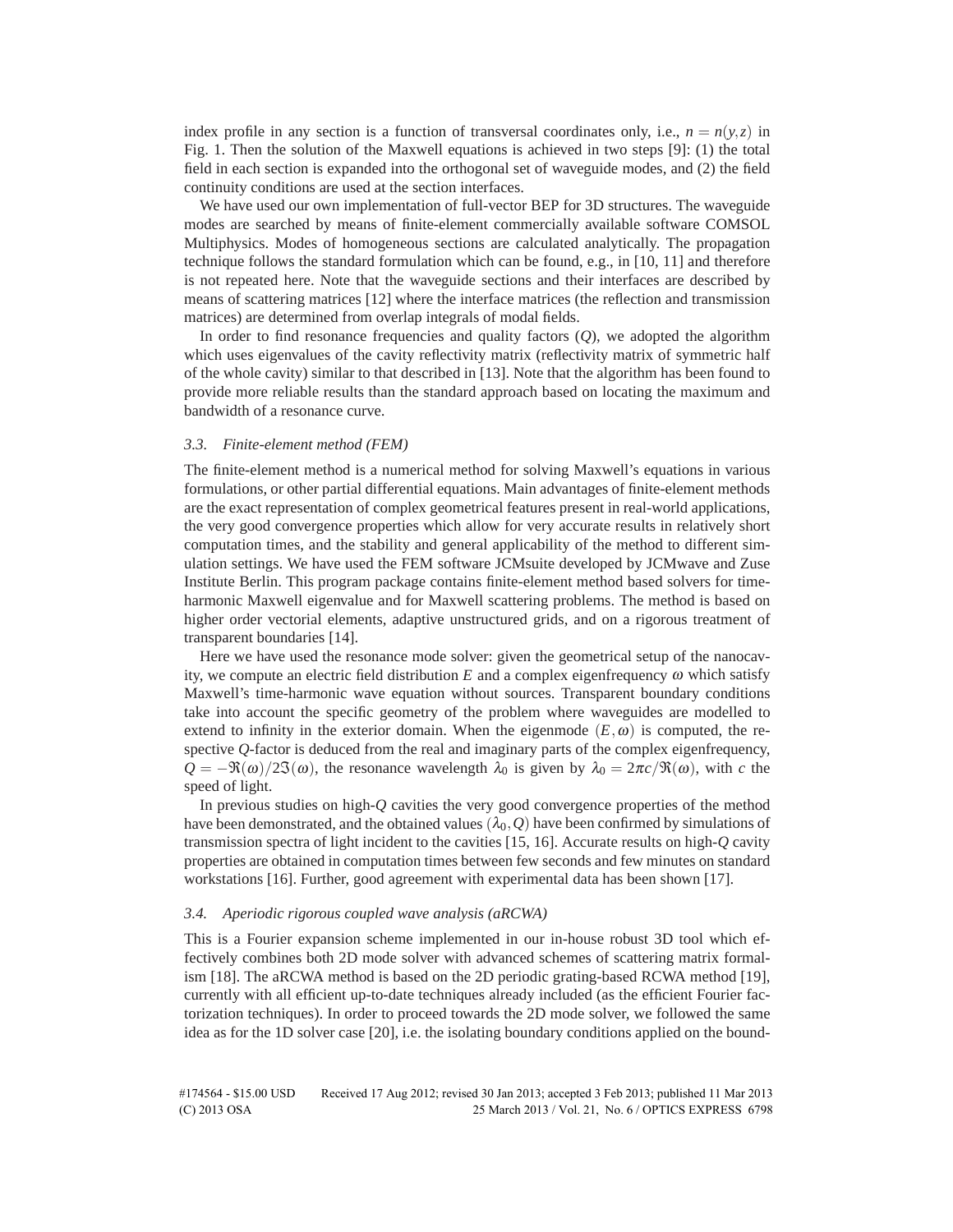aries of a 2D period have been utilized again. For these artificial absorbing (isolating) boundaries, both complex coordinate transform [21] as well as uniaxial perfectly matched layers [20] have been implemented. Additionally, in order to achieve faster convergence, we have incorporated the 2D adaptive spatial resolution technique [22, 23].

However, for the full 3D case, we have to cope with the problem that the number of expansion terms in the Fourier modal method rapidly increases; the total number of expansion terms is namely twice the product of the particular expansion numbers (originally diffraction orders) in each of the two transversal directions. To reduce this problem at least partially, we have fully utilized structural symmetries of the modeled objects as well [24].

For the application in this paper, resonance wavelengths and *Q* factors are calculated from the eigenvalues of the cavity reflectivity matrix [13], basically with the same procedure as in the case of the BEP technique described above.

# **4. Simulation results**

A central parameter under investigation is the quality factor *Q* of the cavity. In the following sections we examine how the total *Q* of the structure changes when cavity and coupling properties are adjusted.



Fig. 2. Simulation results for the cavity without nearby waveguide. (a) Quality factor *Q* and (b) normalized resonance frequency  $a/\lambda$  versus  $N_{\text{cav}}$ .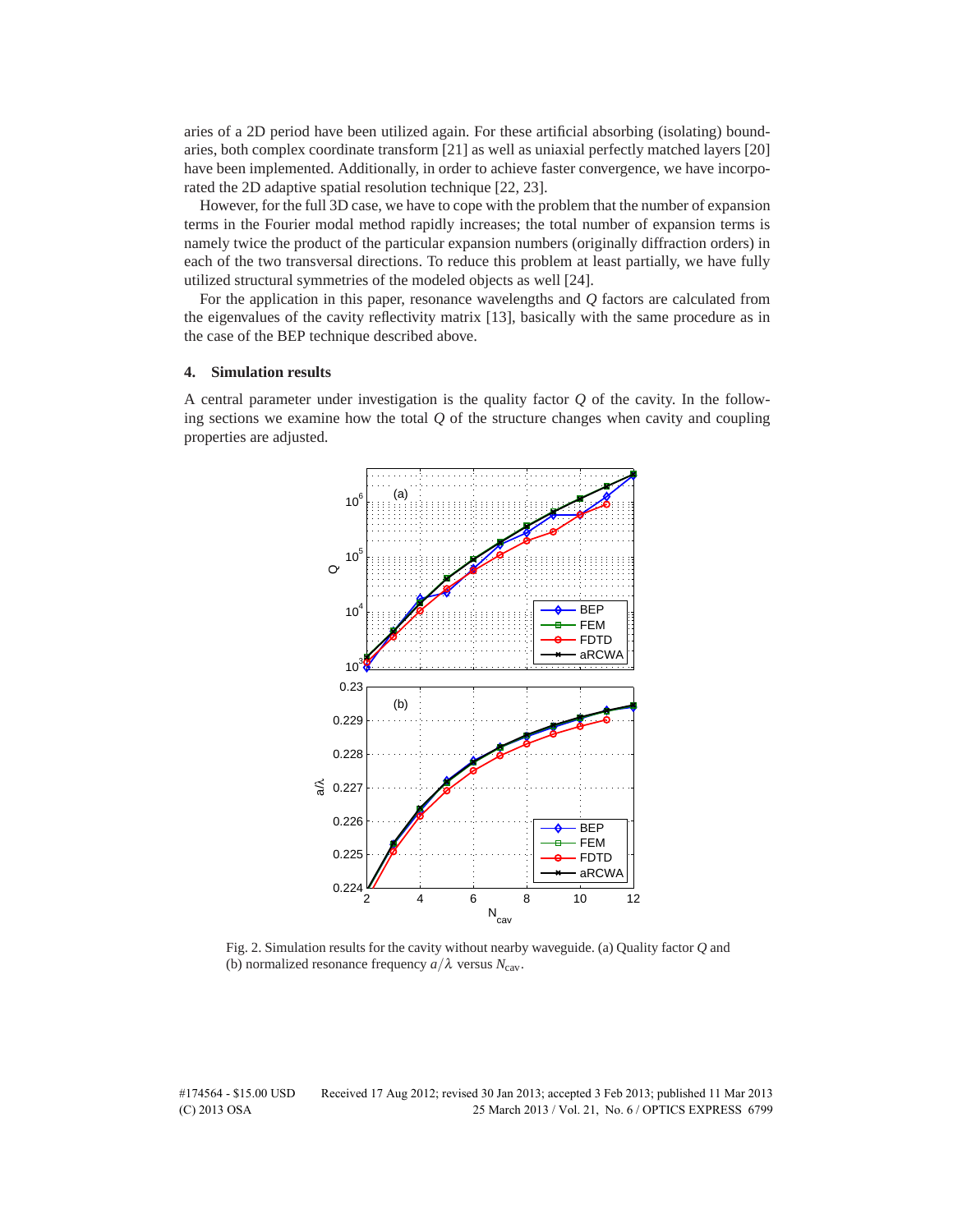#### *4.1. Cavity without waveguide*

The most basic situation for the cavity is when there is no waveguide and no substrate nearby, we examine the InP stack structure completely surrounded by BCB. This provides us with what can be called the 'intrinsic' *Q*int of the device. In later sections the 'total' or coupled quality factor will be adjusted mainly by coupling to the waveguide.

We simulated  $Q_{\text{int}}$  and the normalized resonance frequency  $f = \text{period}/\lambda = a/\lambda$  (Fig. 2). The trend in Fig. 2(a) clearly shows a strongly increasing  $Q_{int}$  in function of a larger  $N_{cav}$ . Thus a more gentle and spatially distributed cavity section leads to diminished radiation losses, and to a more perfect reflection into the central Bloch mode. As *N*cav increases the rate of increase of *Q* diminishes gradually. We believe that for small *N*<sub>cav</sub> the structure is quite sensitive to increasing *N*cav, leading to a rapid decline of radiation losses and increasing *Q*. Therefore, at higher *N*cav a slightly slower exponential increase is observed. Moreover, at very high *Q* values secondary loss mechanisms start to influence the cavity, losses through the  $N_{\text{mir}}$  mirror veins being the most probable candidate. However, leakage in perpendicular directions is only slightly affected by additional cavity blocks, therefore when leakage in perpendicular directions gets significant (for high  $N_{\text{cav}}$ ), addition of further cavity blocks can only slightly increase  $Q$ .

A picture of the cavity mode is shown in Fig. 3. Confinement by the bandgap effect in the horizontal *x*-direction is clear by a gradual decay of the Bloch mode amplitude towards the mirroring edges. The quality factor of the cavity is mainly limited by the reflection losses, which decrease as the mirror becomes more gradual.



Fig. 3. Electric field of the cavity mode (lower part). Shown is the  $E_y$ -component in a horizontal plane (parallel to *xy*), through the cavity center. The upper part depicts the cavity geometry.

The normalized resonance frequency (Fig. 2(b)) increases slightly in function of  $N_{\text{cav}}$  and levels off towards the upper limit of the Bloch mode frequency in the center of the cavity. The increasing and saturating trend can be understood: A larger *N*cav means more veins in the cavity with a smaller thickness close to the minimum central thickness. So the resulting frequency will end up closer to the Bloch mode frequency of this thinnest central section.

The agreement between the four numerical methods in Figs. 2(a) and 2(b) is reasonably good. The correct trend for Fig. 2(a) is expected to be smooth, so deviations around the central trend are likely resulting from numerical artifacts, such as imperfect boundary conditions. Note that quantitative differences for  $Q$  are much bigger than for the resonance frequency. This is because the calculated *Q* is strongly affected by numerical inaccuracies (which are inevitable in any numerical technique) and by proper choice of numerical parameters. We will mention this problem in more details in the next paragraph.

## *4.2. Cavity with waveguide*

We found that the change of  $Q$  and resonance frequency is negligible when the  $SiO<sub>x</sub>$  (silicon oxide) substrate is included at a distance of  $1 \mu m$  from the cavity (not shown). Indeed, the similar index (1.54 for BCB vs 1.45 for  $SiO<sub>x</sub>$ ) and the mode confinement indicate a very slight disturbance by the substrate. However, the situation changes drastically when a Si waveguide is included, but the change depends strongly on the waveguide properties.

We first examine the influence of the lateral Si waveguide width  $Si<sub>v</sub>$  on the total Q, for various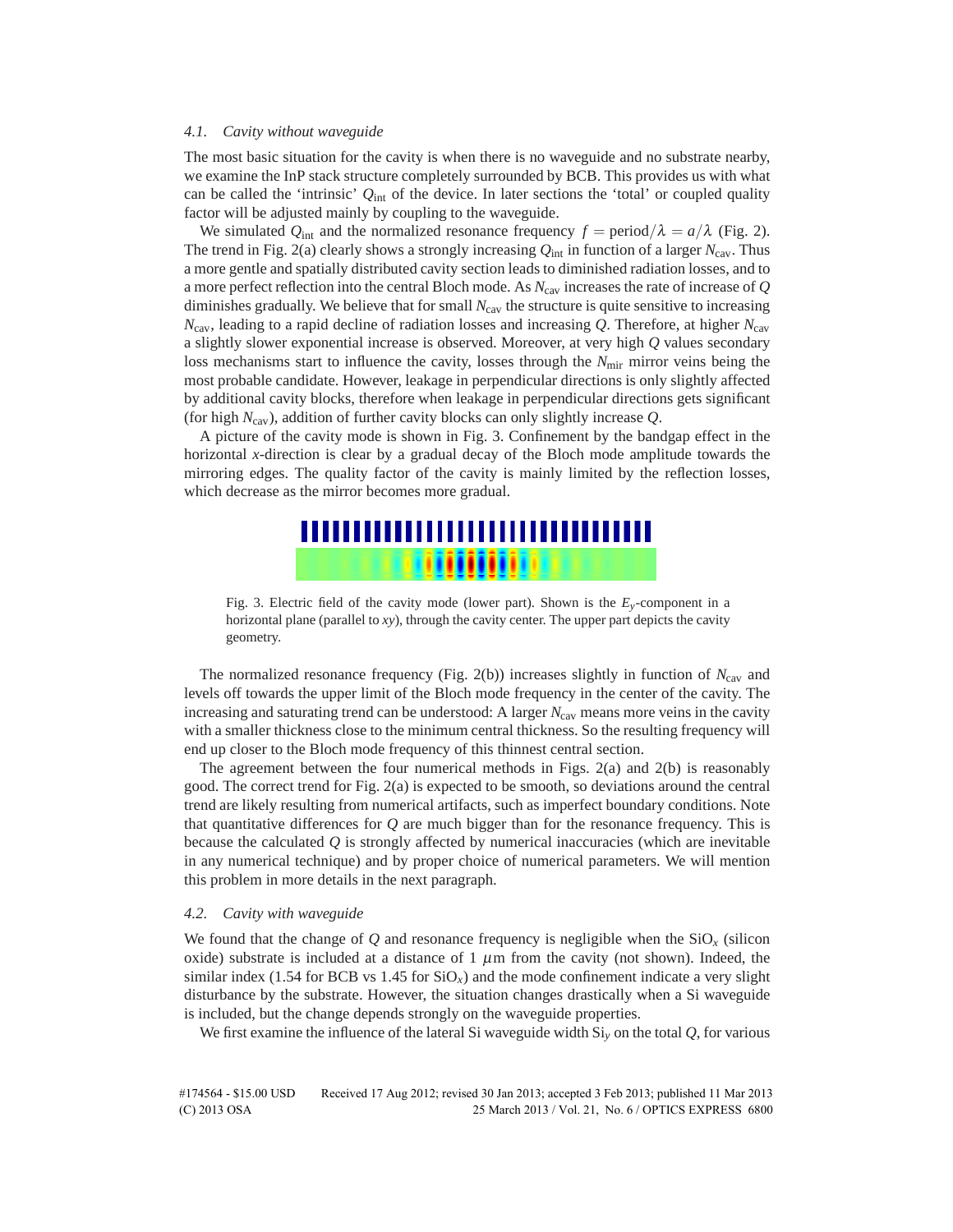constant values of  $N_{\rm cav}$ , see Fig. 4. All curves present a similar trend:  $Q$  is mostly constant, but shows a dip around a certain value of  $Si_y = 0.35 \,\mu \text{m}$ . This pattern is explained by phase matching. At all calculated values of Si*<sup>y</sup>* there is a guided mode available in the waveguide, but only at the particular width of  $Si_y = 0.35 \mu m$  one obtains phase matching between the waveguide mode and the (central) Bloch mode in the cavity.



Fig. 4. Quality factor *Q* versus Si waveguide width Si*y*, at various constant values of *N*cav.

The phase matching argument is proven more quantitatively by Bloch mode calculations using MPB (Fig. 5). With the software MPB [25] we can determine the propagation constants of relevant features in the device: the Si waveguide and specific periods of the InP cavity. Figure 5 shows the dispersion for Si waveguide widths just below, near and above the minimum *Q*-point.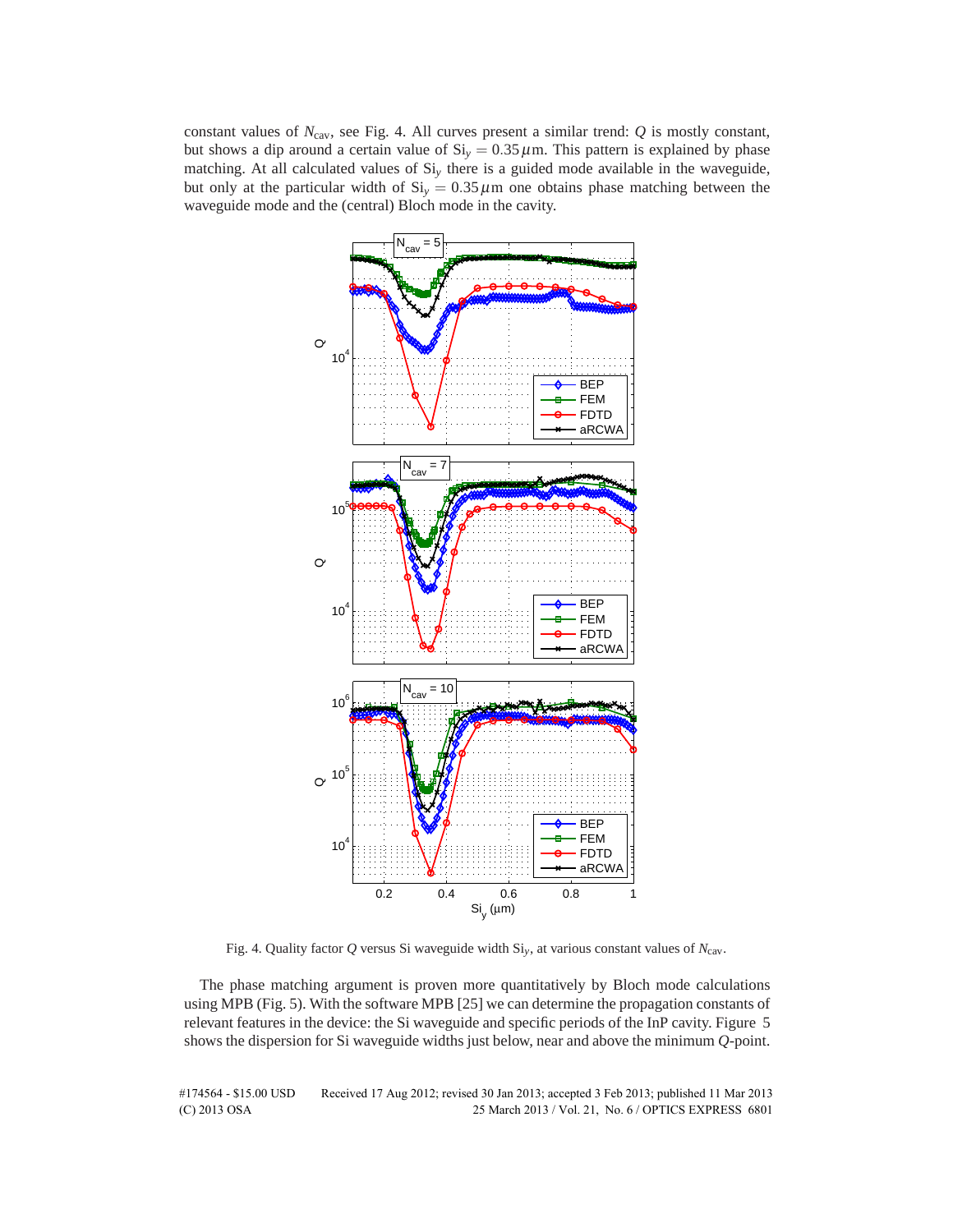In addition, we plot the Bloch mode dispersion of the central cavity period ( $w_{\rm cav} = 0.15 \,\mu \rm m$ ), and the mirror periods ( $w_{\text{mir}} = 0.2 \,\mu\text{m}$ ). We see that near the minimum *Q* point (Fig. 5, middle) the Si waveguide propagation constant is exactly in the zone where we expect the (major part of) cavity Bloch section dispersions. Indeed, the cavity mode will have a large proportion of  $k_x$ -components at the edge of the Brillouin zone, as reflection is provided by the bandgap-effect in the mirror sections.



Fig. 5. Bloch and waveguide dispersion relations. The horizontal dotted line indicates the cavity resonance frequency. The long-dashed line shows the (folded) Si waveguide dispersion, for the indicated widths. The solid lines are identical in the three graphs, and provide the Bloch mode propagation constant with period as in the center of the cavity (upper mode), and with period as in the mirror sections (lower mode), respectively.

In this way the Si waveguide propagation constant matches the Bloch propagation constant of the central cavity section around  $Si_y = 0.35 \,\mu$ m, leading to a strong coupling or phase matching, just as in conventional directional couplers. Note that the crossing with the *folded* dispersion at  $Si_y = 0.4 \mu$ m does not lead to coupling: indeed for the Si waveguide the folding effect is artificial (it has no periodic corrugation).

This minimum *Q* point provides an interesting operating point for active devices [26]. The two loss channels (radiation and coupling) provide a total  $Q_{\text{tot}}$  given by:  $1/Q_{\text{tot}} =$  $1/Q_{\text{coup}} + 1/Q_{\text{int}}$ . For lasers good coupling to a nearby waveguide is achieved when  $Q_{\text{int}}/Q_{\text{coup}}$ is large [27], which is indeed achieved at the dip.

Next we show Q versus  $N_{\rm cav}$ , at a constant value of  $Si_y$  (Fig. 6). This provides another image of the previous phase matching process. If  $Si_y$  is different than the value 0.35  $\mu$ m,  $Q_{\text{tot}}$  is nearly identical to  $Q_{\text{int}}$ , as coupling is negligible. For  $Si_y = 0.35 \,\mu \text{m}$ , we see a saturation of  $Q_{\text{tot}}$  versus  $N_{\text{cav}}$ , because  $Q_{\text{tot}}$  cannot exceed  $Q_{\text{coup}}$ .  $Q_{\text{coup}}$  is indeed determined by Si<sub>y</sub>, and is independent of  $N_{\text{cav}}$ .

The qualitative agreement between the modeling methods is reasonably good in Figs. 4 and 6, however the exact value of  $Q_{\text{tot}}$  varies, especially at the minimum (i.e.  $Si_y = 0.35 \,\mu \text{m}$  in Figs. 4 and 6). This may be surprising because the used numerical techniques are reliable and provide good agreement in many other situations. Without offering details, we checked for all techniques that numerical parameters were chosen judiciously. Differences in  $Q_{\text{tot}}$  are attributed to the *resonant* behavior of the structure: any inevitable numerical errors are amplified in the resonance, namely for high-*Q* cases. The worst disagreement observed in the minimum can be explained by the high sensitivity of the phase matching process, where slight differences,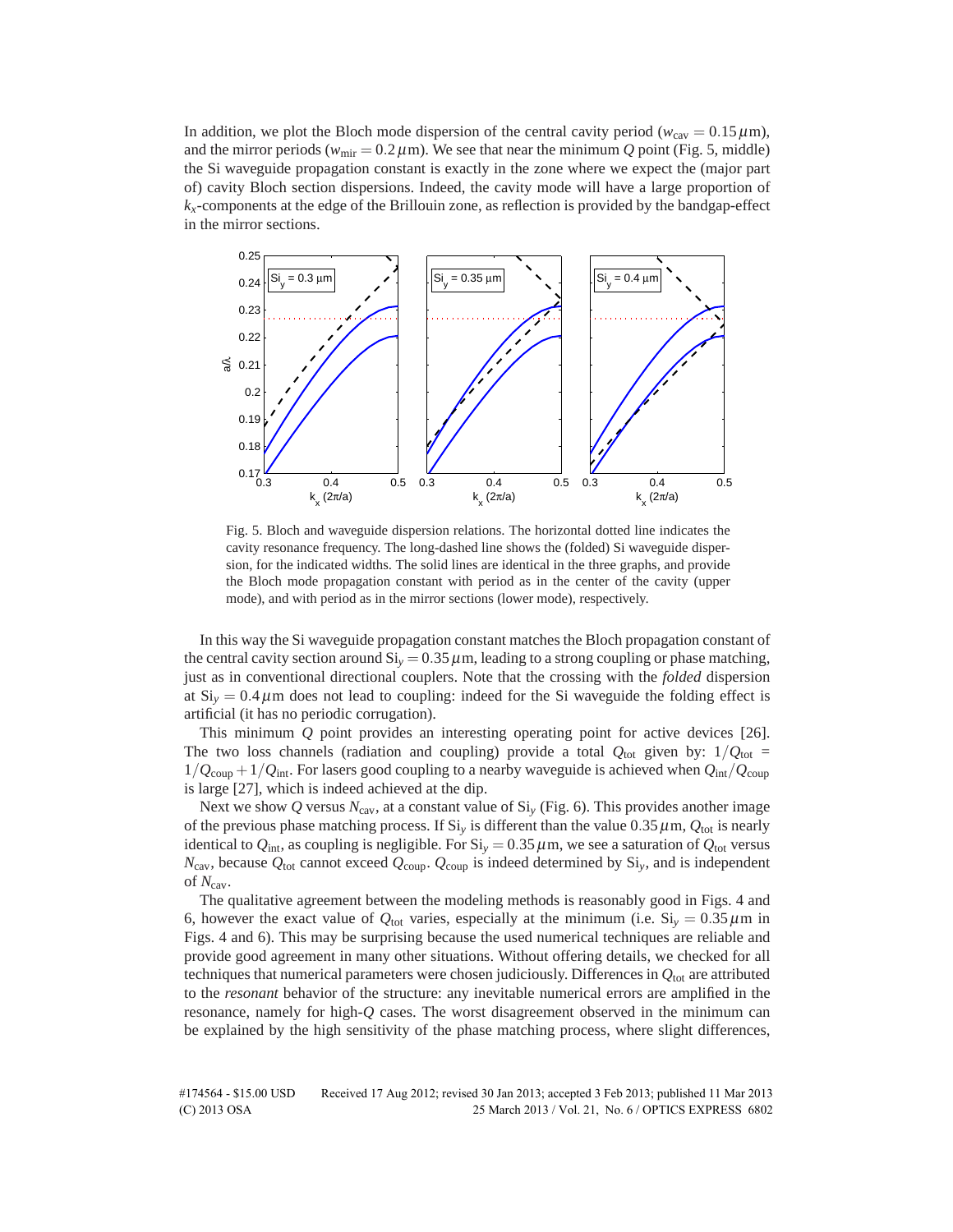

Fig. 6. Cavity with waveguide. *Q* versus  $N_{\text{cav}}$  for different values of Si<sub>y</sub>.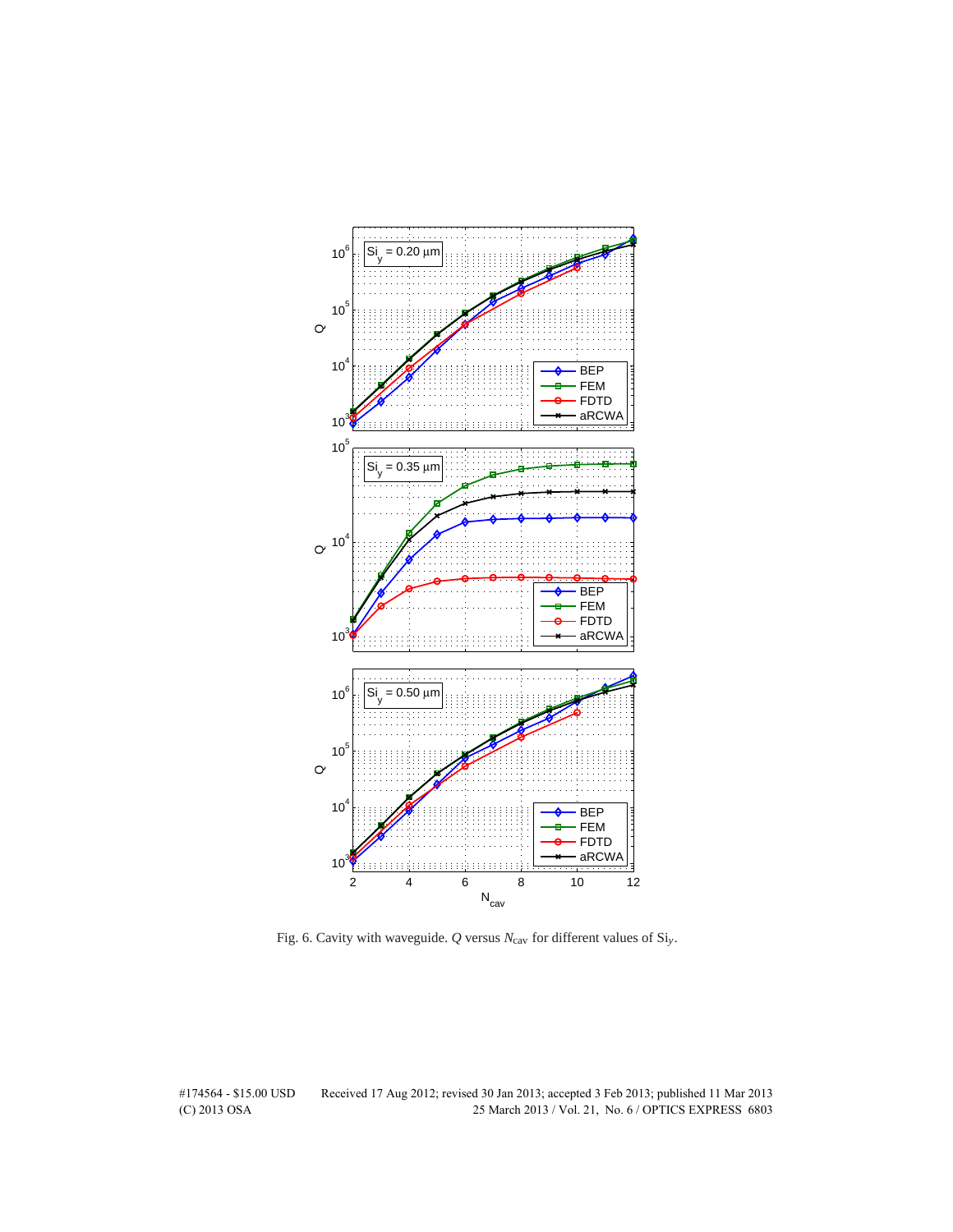e.g. in spatial resolution of the techniques, can result in large mismatches. In addition, the effectiveness of transparent boundary conditions (represented with perfectly matched layers) can influence the results strongly, namely in the FDTD and FEM methods [16]. This holds true in both cases, for strong coupling when a guided mode in the silicon waveguide should be crossing the computational domain boundaries to the exterior domain without artificial reflections, and for the case of weak coupling, when the low leakage of light from the cavity to the various material regions in the exterior domain has to be computed at high accuracy.

We highlight another facet of the phase matching process in Fig. 7, where we vary the BCB buffer thickness between the cavity and the waveguide. Again we see for all curves a dip of *Q*cav around the same value of  $Si_y = 0.35 \,\mu \text{m}$ . However, as  $BCB_z$  increases, the dip becomes smaller. This is in accordance with mode coupling processes: a larger distance between waveguide and cavity results in a reduced mode overlap, so that the maximum amount of coupling diminishes (*Q*coup increases). Again the main discrepancy between the simulation methods occurs at the maximum coupling point.



Fig. 7. Cavity with waveguide. Quality factor  $Q$  versus waveguide thickness  $Si<sub>v</sub>$  for different values of the buffer thickness BCB*z*. Here, *N*cav = 5, other parameters are as in Fig. 4. To be compared with Fig. 4 ( $BCB_z = 1.0 \,\mu\text{m}$ ), case  $N_{\text{cav}} = 5$ .

# *4.3. Offset influence*

Finally we show results when the waveguide is not directly underneath the cavity, we include the possibility of an offset in the *y*-direction, see Fig. 8. Note that still the waveguide and the cavity remain parallel. Increasing the offset between waveguide and cavity clearly increases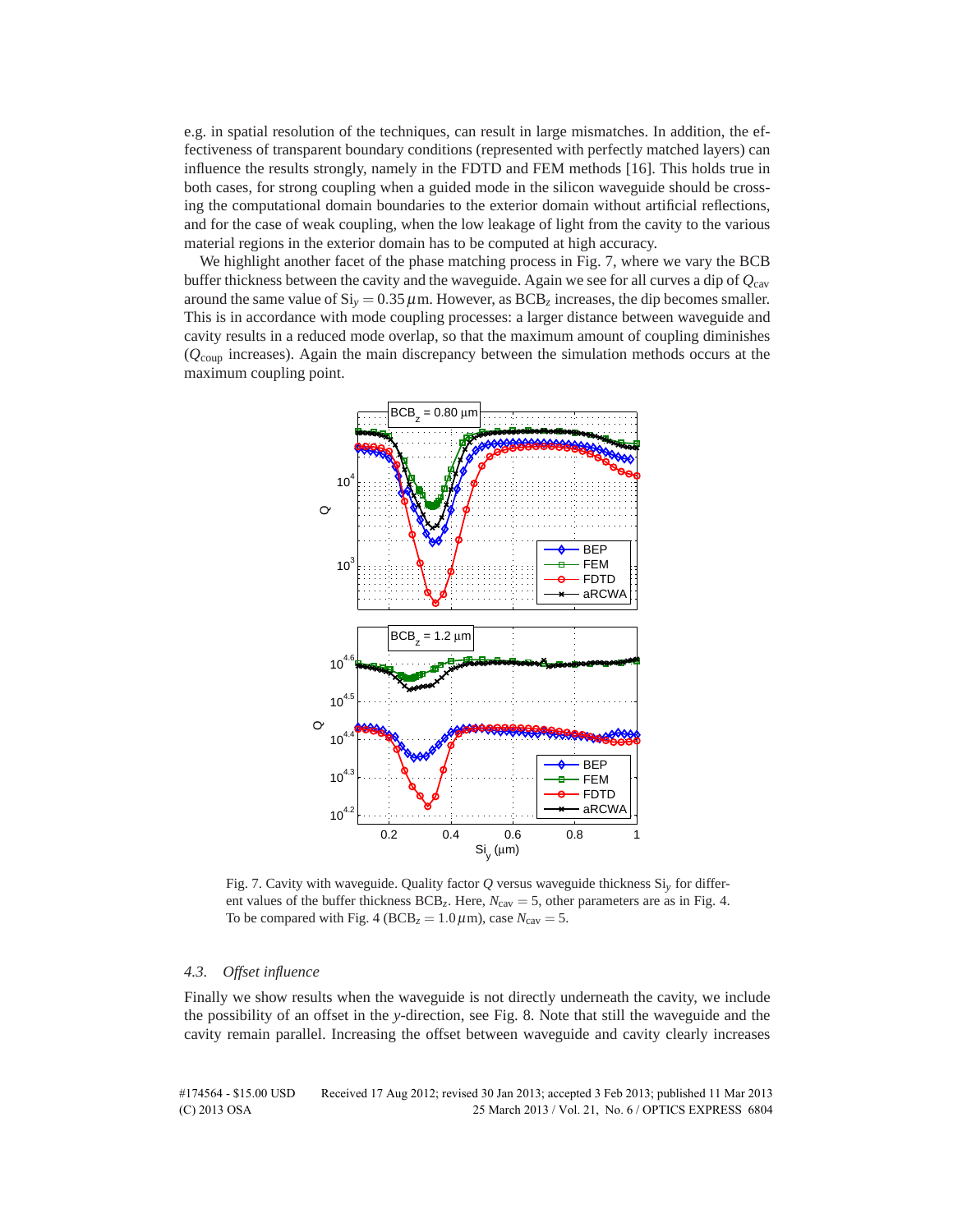the *Q*-factor, until it saturates to the intrinsic value *Q*int. This is consistent again with the phase matching picture: a larger offset leads to a diminished coupling, so that eventually the separate cavity quality factor is recovered.



Fig. 8. Cavity Q as a function of waveguide offset in the *y*-direction, for  $N_{\text{cav}} = 5$ .

Remark that the minimum *Q*-point is initially fairly robust for small offsets, up to 200 nm variation provides only small differences. This reduces the constraints on fabrication tolerances.

The simulation methods provide qualitatively similar trends in function of the waveguide offset, thus showing the same physical process. The precise minimum and maximum *Q* values differ, which are the limiting cases as already discussed before. Detailed comparison of convergence behavior of the various used methods and comparison to results from further methods will be helpful to clarify the causes of the quantitative disagreement for these situations.

# **5. Conclusions**

Using multiple rigorous simulation methods we examine a hybrid high-*Q* cavity device, combining a possibly active III-V material with a waveguide in silicon. The cavity operation stems from a gradual decrease of the near-periodic material sections, leading to a highly efficient 3D confinement.

Our results show that the coupling between the cavity and the waveguide stems from a sensitive phase-matching process, which needs to be controlled to achieve an optimum design. All simulations methods provide the same qualitative trends with respect to the quality factor in various situations. However, the main discrepancies show up when strong coupling to the waveguide is involved, as this involves a delicate phase-mismatch and the need for more stringent boundary conditions. It is seen that rigorous and accurate calculation of such 3D resonant devices still remains a challenging problem which should be further investigated. In addition, if larger quality factors are required, the tapering of other parameters could be considered. For now however, the fabrication of the proposed device seems possible with current technologies, and the design can have direct applications for sensing and lasing.

#### **Acknowledgments**

We primarily acknowledge COST Action MP0702. The work of J.P. and J.L. was supported by the Ministry of Education, Youth, and Sports of the Czech Republic under contract OC09005,